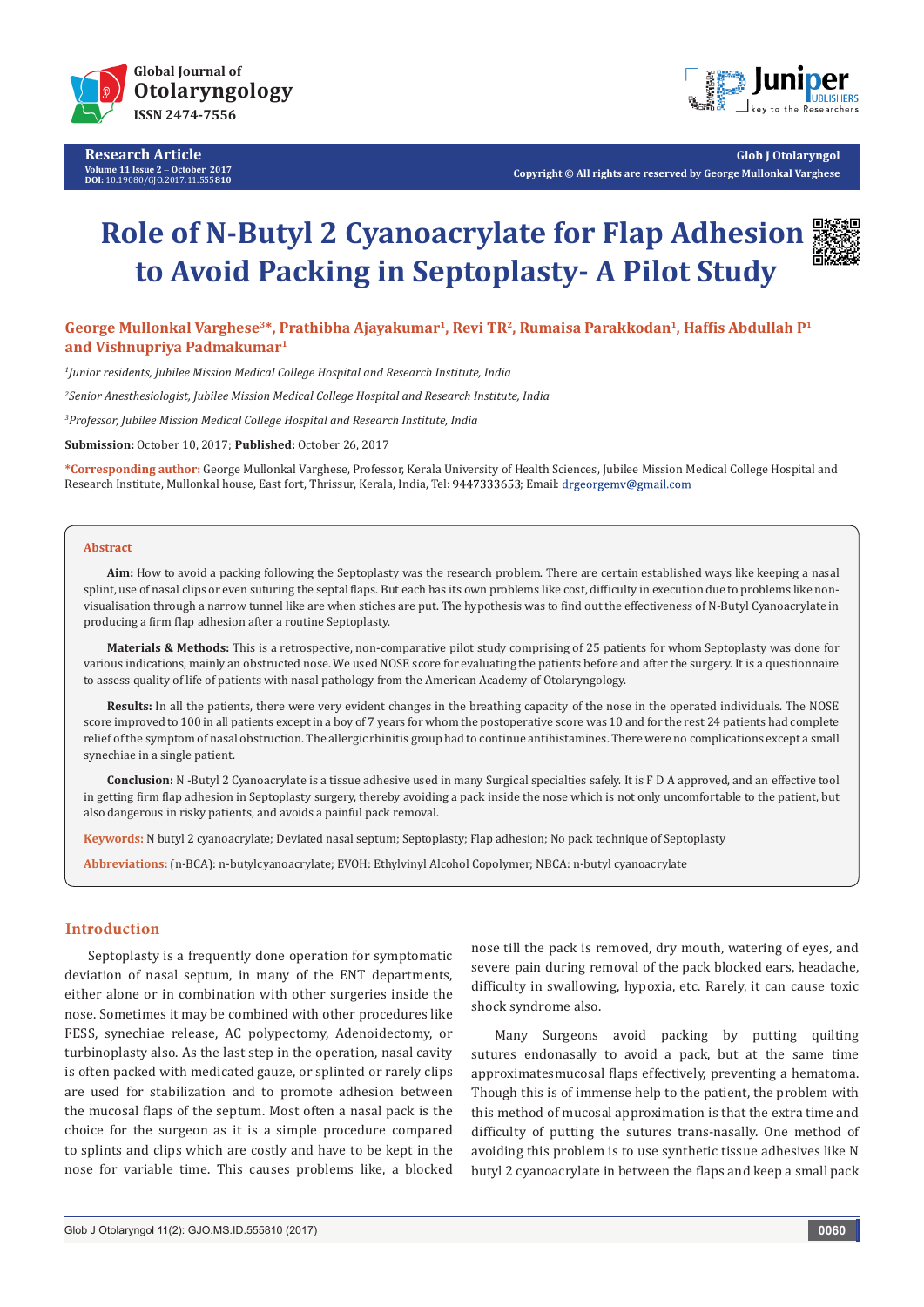for a few minutes to avoid leakage and to get a tight pressure. Then the pack can be removed and thereby the patient can have a patent airway immediately after surgery. Another advantage is that, he/she can be discharged one the next day itself or the same day after a few hours of observation. The tissue adhesive N-Butyl Cyanoacrylate is used in various Surgical specialities also as seen below.

This is a FDA approved [1-16] synthetic tissue adhesive belonging to the second generation of cyanoacrylates [2-4] Cyanoacrylates have been used in most surgical disciplines like abdominal surgery (to seal wound of the liver) gynecology, maxillofacial surgery and neurosurgery, orthopedic surgery, plastic surgery (to close skin wounds), urogenital surgery, vascular surgery, thoracic surgery [3] even though it was initially used for closure of skin wounds [4]. But N butyl 2 cyanoacrylate has got certain advantages like their ability to rapidly form a flexible bond, act as an occlusive protective dressing, decrease inflammation, and reduce follow-up care and medical costs. In terms of wound closure strength, the tensile strength of cyanoacrylates is stronger than that of fibrin tissue adhesives [5]

### **Materials and Methods**

This is a retrospective, non-comparative pilot study comprising of 25 patients for whom Septoplasty was done for various indications, mainly an obstructed nose or as a preparation for Ear surgery, in Jubilee Mission Medical College Hospital, Thrissur, South India during a period of 6 months' time. Informed consent was taken from every patient. All the patients were informed of the study and all of them gracefully accepted the suggestion since they need not to have a blocked nose post operatively and can get discharged one day before the usual pattern. This study was conducted in accordance with the ethical principles stated in the Declaration of Helsinki [6] and with the approval of Institutional review board and Ethical committee (Tables 1 & 2).

Table 1.

| Group 1          | Group 2                  | Group3                   | Group 4                   | Group 5                   | Group 6                    | <b>Total</b> |
|------------------|--------------------------|--------------------------|---------------------------|---------------------------|----------------------------|--------------|
| Age less than 10 | Age between<br>$10 - 20$ | Age between<br>$21 - 30$ | Age, between<br>$31 - 40$ | Age, between<br>$41 - 50$ | Age,<br>Between<br>$51-60$ | Males-18     |
|                  | 3                        | 12                       |                           |                           |                            |              |
| 1-male           | 2males,                  | 8 males                  | 3 <sub>males</sub>        | 2 males                   | 2 males                    | Females-7    |
|                  | 1 female                 | 4 females                | 2 females                 |                           |                            |              |

Table 2: Case distribution.

| Septoplasty alone | Septoplasty & adenoidectomy | Septoplasty & MMA | Septoplasty & A C polypectomy |
|-------------------|-----------------------------|-------------------|-------------------------------|
|                   |                             |                   |                               |

Table 3: Disease distribution.

| D N S Alone               | 17 |
|---------------------------|----|
| DNS & Nasal allergy       |    |
| DNS & Maxillary Sinusitis |    |

The Anaesthesiologists also were happy because the risk of developing any complication in the post-operative phase is comparatively low. The age varied from 7yeas to 57 years, mostly being male. All the operations were done by a single Surgeon. 18 patients were males and 7 patients, female. Age and sex distribution is given in table 1, the type of surgery in table 2 and the disease in table 3. All the patients were of ASA1or 2 risk only (American Society of Anesthesiologists). Exclusion criteria were hypertension, diabetes, cases were bleeding is anticipated like patients on antiplatelet drugs or those who are having coagulation disorders. Revision surgery was not a contraindication (Table 4).

Table 4: Nasal obstruction symptom evaluation scale (NOSE Scale).

| Problem                              | $\bf{0}$        |                        |                       | 3                              | 4                          | <b>Final score</b> |
|--------------------------------------|-----------------|------------------------|-----------------------|--------------------------------|----------------------------|--------------------|
|                                      | Not a problem-0 | Very mild<br>problem-1 | Moderate<br>problem-2 | <b>Fairly bad</b><br>problem-3 | <b>Severe</b><br>problem-4 |                    |
| Nasal congestion<br>or stuffiness    |                 |                        |                       |                                |                            |                    |
| Nasal blockage or<br>obstruction     |                 |                        |                       |                                |                            |                    |
| Trouble breathing<br>through my nose |                 |                        |                       |                                |                            |                    |
| Trouble sleeping                     |                 |                        |                       |                                |                            |                    |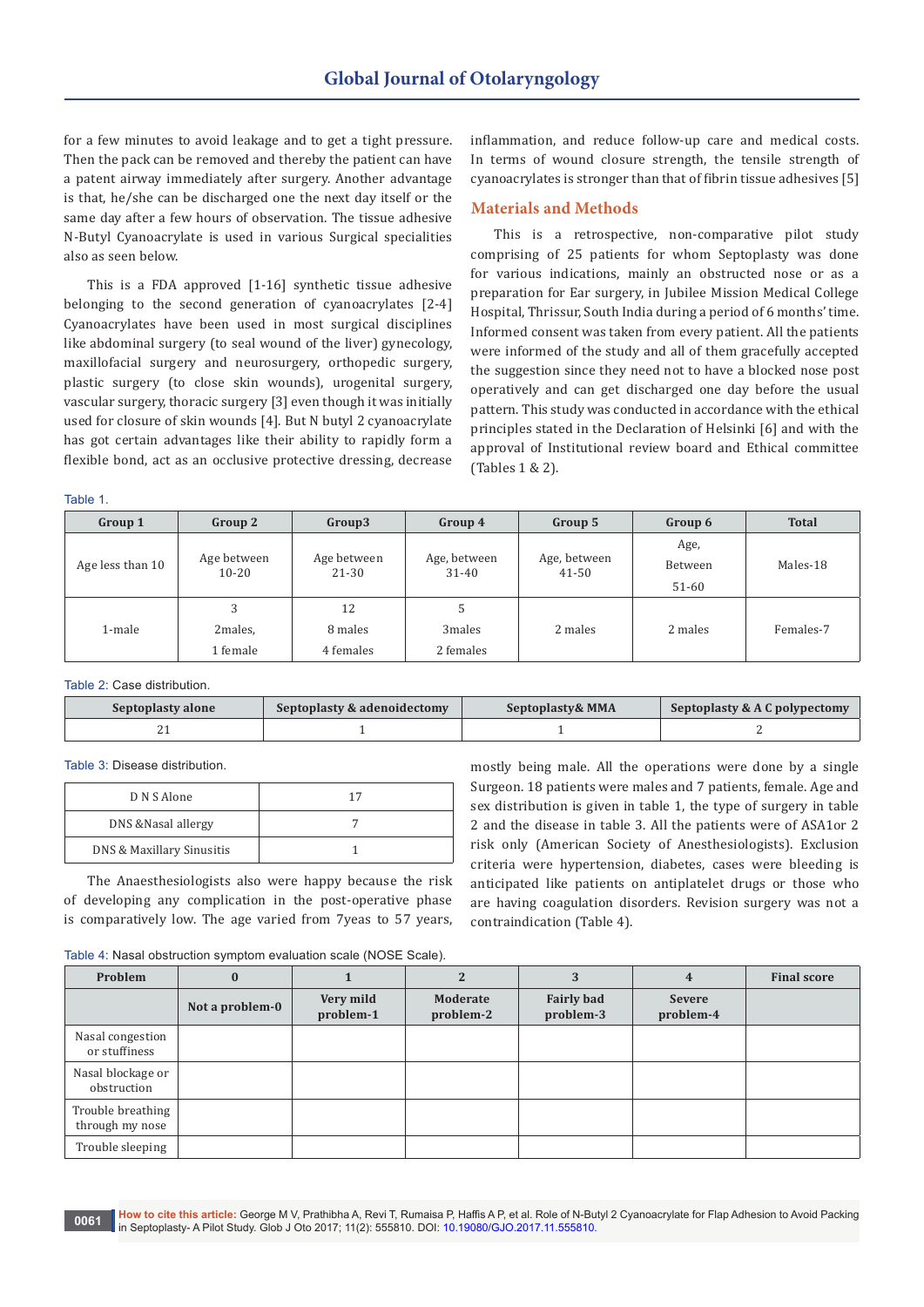| Unable to get<br>enough air<br>through    |  |  |  |
|-------------------------------------------|--|--|--|
| my nose during<br>exercise or<br>exertion |  |  |  |

 Septoplasty is performed using standard technique under G. A. An initial infiltration with 2 percent xylocaine containing 1/1000 adrenaline is given 5 to 10 minutes before the surgery and the nose was packed with surface anaesthetic agent 4 percent xylocaine diluted with Oxymetazolineor adrenaline. Then the usual septoplasty procedure is carried out and care is taken to avoid any septal tear. The Anaesthesiologist keeps the mean arterial pressure around 65 m .m of mercury. Now the synthetic tissue adhesive N butyl 2 cyanoacrylate is squeezed form the container into the area between the flaps from posterior to the anterior part of the inter-mucosal area. Then a small pack soaked with Oxymetazoline nasal drops is put to exert pressure on the flaps and also to avoid leakage in the event of an unavoidable tear of the flap in acutely deviated cases. After 2 or 3 minutes, it can be removed. At the end of the operation, a single quilting suture starting from the roomy side to the narrow side and from there back to the roomy side is put and then the final sutures of the incision site are closed [7].

A. Protocol: After getting the written informed consent from the patient, the demographic and clinical details of the patients are collected by the junior authors. The Nasal Symptom Evaluation Scoresare also calculated by them.

B. Post -operative instructions: Since no pack is put, precautions to prevent a hematoma are taken. The patient is given a head up position and asked not to blow the nose. Injectable antibiotics are given along with decongestant nasal drops and saline nasal drops for the prevention of small clots. Analgesics are routinely used antihistamines only in patients who are having allergic rhinitis. If necessary, laxatives are given to prevent straining on stools. Often the patient is kept in the ward for a single day for observation.

We use NOSE scale by Stewart M G et al. [7] for evaluating the patients before and after the surgery. It is a questionnaire to assess quality of life of patients with nasal pathology from the American Academy of Otolaryngology. Patients are asked to circle the response closest to their current symptoms. Then the circled responses are added up. Multiply that number by 5 to base the scale out of a possible score of 100 for analysis

## **Results**

In all the patients, there were very evident changes in the breathing capacity of the nose in the operated individuals. The NOSE score improved to 100 in all patients except in a boy of 7 years for whom the postoperative score was 10 and for the rest 24 patients had complete relief of the symptom of nasal obstruction. The allergic rhinitis group had to continue antihistamines. There was no hematoma, infection or any other problems. One patient had a small synechiae, probably as a result of leakage of the adhesive, through a unilateral inevitable, flap tear to the deviated side in the initial series, following which the nose was packed temporarily to avoid leakage and to exert pressure even though the adhesive makes tight bondage within a minute's time. The following chart shows the results (Figure 1).



#### **Discussion**

Michael Vaiman et al. [8] used fibrin glue, as a convenient and simple method to avoid nasal packing. In 2003, Payem Danshread et al. [9] reported that fibrin glue is an effective method of approximating septal flaps.

# **Uses of N Acetyl 2 Cyanoacrylate in Human tissuereview of literature**

Cyanoacrylates adhesives have been suggested for a variety of adhesive purposes including glues and surgical adhesives. The polymer will adhere to the skin for a period of about 3 to 7 days after which time it sloughs off. By this time, the healing process is sufficiently complete that there is little danger of wound reopening. Barley et al in Oct. 19, 1993 got the patent for using Butyl 2 cyanoacrylate [10]. Butyl and isobutyl cyanoacrylates are noncarcinogenic and non-toxic in living organisms unlike the ethyl and methyl cyanoacrylatecompounds. Initially it was a method for closing the separated skin sections of a saturable wound of the skin.

**In mucosal wounds:** In a study by C B Giray et al. [11] named 'Clinical and electron microscope comparison of silk sutures and n-butyl-2-cyanoacrylate in human mucosa' that the product has antimicrobial activity. Bacteriostatic effects against gram-positive microorganisms of n-butyl-2-cyanoacrylate have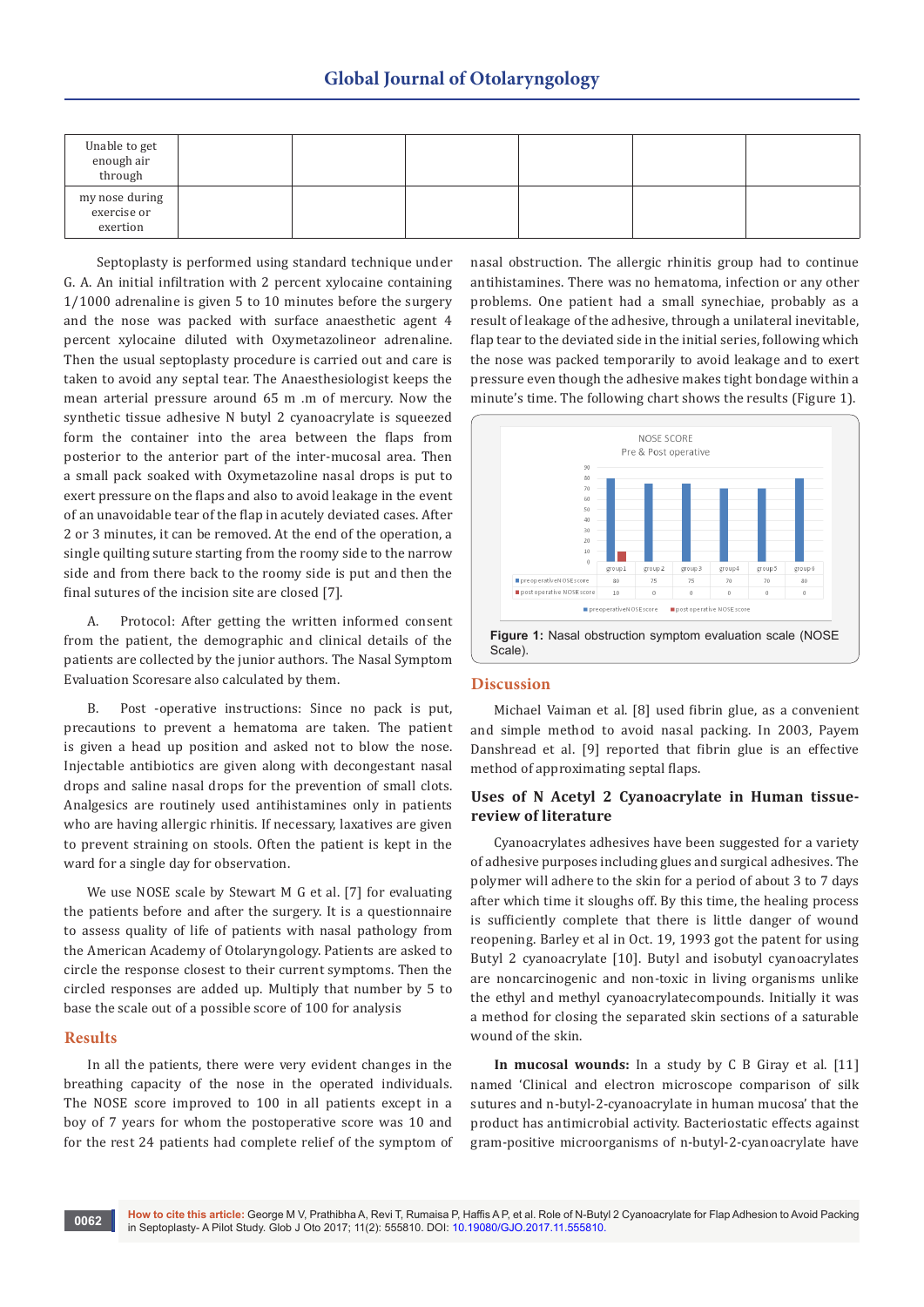been also reported. It is not toxic, non-mutagenic and noncarcinogenic. The tissue adhesive is used in mucosal surgeries of cleft lip and palate [12]. In Maxillofacial surgery, on the side of the frenulum, it was proved that the use of cyanoacrylate glue has resulted in less postoperative inflammation and good clinical and histological healing when compared to the silk sutures [13].

**Nasal Septal surgery:** Irfan O zyazgan, & Onurkan \_Idacı, concluded in their article named , 'A New Method That Uses Cyanoacrylate Tissue Adhesive to Fill Scoring Incisions in Septal Cartilage Correction' that, Cyanoacrylate is an effective, instant, safe method of treatment in correcting deviated septal cartilage with scoring incisions and filling the gaps of the incisions [14]. But it is not used in the adhesion of the flaps

**Use in Ophthalmology:** Cyanoacrylate adhesives were first applied in ophthalmology in the mid-1960s in treatment of corneal dehiscence and are widely used for closure of aqueous leaks following trauma, spontaneous corneal melting and surgery. They have also been reported to be valuable in the management of retinal detachment [13] in securing orbital implants [14] for procuring temporary tarsorrhaphy and for removal of intraocular lenses [16] Cyanoacrylate adhesives have also been used to obtain temporary punctal occlusion [15].

**Use in embolization - Head and Neck Surgery, Interventional Radiology:** Cyanoacrylates are the main liquid adhesives used in the vascular system and have an important role in managing vascular abnormalities, especially arteriovenous malformations. Vascular occlusion results as these agents polymerize on exposure to the ions in blood. A description of the properties, biologic interactions, techniques of use, and indications for acrylic embolization in the peripheral circulation is especially pertinent at this time because of the recent approval of n-butyl cyanoacrylate by the United States Food and Drug Administration [16].

Preoperative embolization of vascular tumors reduces bleeding, and the need for transfusion, as well as improves the visualization of intraoperative surgical field. Embolic agents include polyvinyl alcohol, transacryl microspheres, liquid n-butylcyanoacrylate (n-BCA), ethylvinyl alcohol copolymer (EVOH), and microcoils [17]. The two-main liquid embolic agents used in the embolisation of Juvenile Nasopharyngeal Angiofibroma are Onyx and n-butyl cyanoacrylate (NBCA). The benefits of Onyx over NBCA have been well described and are primarily due to the slower precipitation properties of Onyx [18]. In a study, prior to surgical excision the author's devascularized low-flow vascular lesions of upper aero-digestive system on the operation table by injection of N-butyl cyanoacrylate into lesion under strict fluoroscopy control [19].

In many years of cyanoacrylate use in humans involving thousands of patients, not one documented case of carcinogenesis has been reported. Histologic studies of tissue surfaces coated with cyanoacrylic have revealed a wide spectrum of local toxicity, with intensity of reaction inversely proportional to the length of the alkyl side chain NBCA, while causing significant vascular injury, is not different from IBCA in this respect. It is, however, demonstrably more reactive: it is polymerized more easily and quickly than IBCA and the polymerization speed is affected much less by the addition of oil. When the need for such fast polymerizing embolic agents is compelling, NBCA could be directly substituted for IBCA, requiring little adjustment in clinical technique [20] Materials used to embolize and occlude the offending vessel are gel foam, polyvinyl alcohol (PVA), steel or tantalum coils and NBCA (N-butyl-cyanoacrylate) glue of size not less than 150- 200 microns, best results being obtained with particle size of 250-350 microns [21].

Comparison between the complications of patients undergoing nasal septoplasty, with or without nasal packing showed lesser complications with pack less Septoplasty [22,23]. We also had a similar result without any incidence of hematoma or post-operative bleeding or residual deviation or perforation except for a single case of a small synechiae which could be easily released So far, the use of N -Butyl2 Cyanoacrylate in the Septoplasty flap adhesion has been described only in rabbits. The authors stated that in their rabbit septoplasty model, N-Butyl cyanoacrylate appeared to be an effective nasal tissue adhesive with low complication rates [24]. We hope ours is the first study in humans of similar nature with a follow up of 6 months with very good efficacy and without having any hematoma, infection except for a single case of small synechiae in the initial series.

# **Conclusion**

N -Butyl 2 Cyanoacrylate is a tissue adhesive used in many surgical specialties safely. It is F D A approved, and an effective tool in getting firm flap adhesion in Septoplasty surgery, thereby avoiding a pack inside the nose which is not only uncomfortable to the patient in many ways, but also dangerous in risky patients, and avoids a painful pack removal.

#### **References**

- 1. [Spotnitz, William D \(2014\) Fibrin sealant: the only approved hemo](http://downloads.hindawi.com/journals/isrn.surgery/2014/203943.pdf)[stat, sealant, and adhesive-a laboratory and clinical perspective.](http://downloads.hindawi.com/journals/isrn.surgery/2014/203943.pdf) ISRN [surgery](http://downloads.hindawi.com/journals/isrn.surgery/2014/203943.pdf) 2014.
- 2. [Arjunan, Karthikeyan, Balasubramanian Thiagarajan, Seethalaksmi](http://www.alliedacademies.org/abstract/role-of-tissue-adhesive-in-otorhinolaryngology-3992.html)  [Narashiman \(2012\) Role of tissue adhesive in otorhinolaryngology.](http://www.alliedacademies.org/abstract/role-of-tissue-adhesive-in-otorhinolaryngology-3992.html)  [Otolaryngology online journal](http://www.alliedacademies.org/abstract/role-of-tissue-adhesive-in-otorhinolaryngology-3992.html) 2(3): 1-16.
- 3. [Donkerwolcke, Monique, F Burny, Dominique Muster \(1998\) Tissues](http://www.sciencedirect.com/science/article/pii/S0142961298000593)  [and bone adhesives-historical aspects.](http://www.sciencedirect.com/science/article/pii/S0142961298000593) Biomaterials 19(16): 1461- [1466.](http://www.sciencedirect.com/science/article/pii/S0142961298000593)
- 4. [Qureshi A \(1997\) n-Butyl cyanoacrylate adhesive for skin closure of](https://www.ncbi.nlm.nih.gov/pmc/articles/PMC2502961/)  [abdominal wounds: preliminary results. Annals of the Royal College of](https://www.ncbi.nlm.nih.gov/pmc/articles/PMC2502961/)  [Surgeons of England](https://www.ncbi.nlm.nih.gov/pmc/articles/PMC2502961/) 79(6): 414.
- 5. [Mobley, Steven Ross, John Hilinski, Dean M Toriumi \(2002\) Surgical tis](http://www.journals.elsevierhealth.com/article/S1064-7406(02)00014-7/fulltext)sue adhesives." [Facial Plastic Surgery Clinics](http://www.journals.elsevierhealth.com/article/S1064-7406(02)00014-7/fulltext) 10(2): 147-154.
- 6. [World Medical Association \(2008\) Declaration of Helsinki. Ethical](http://ci.nii.ac.jp/naid/10021949345/)  [principles for medical research involving human subjects.](http://ci.nii.ac.jp/naid/10021949345/)